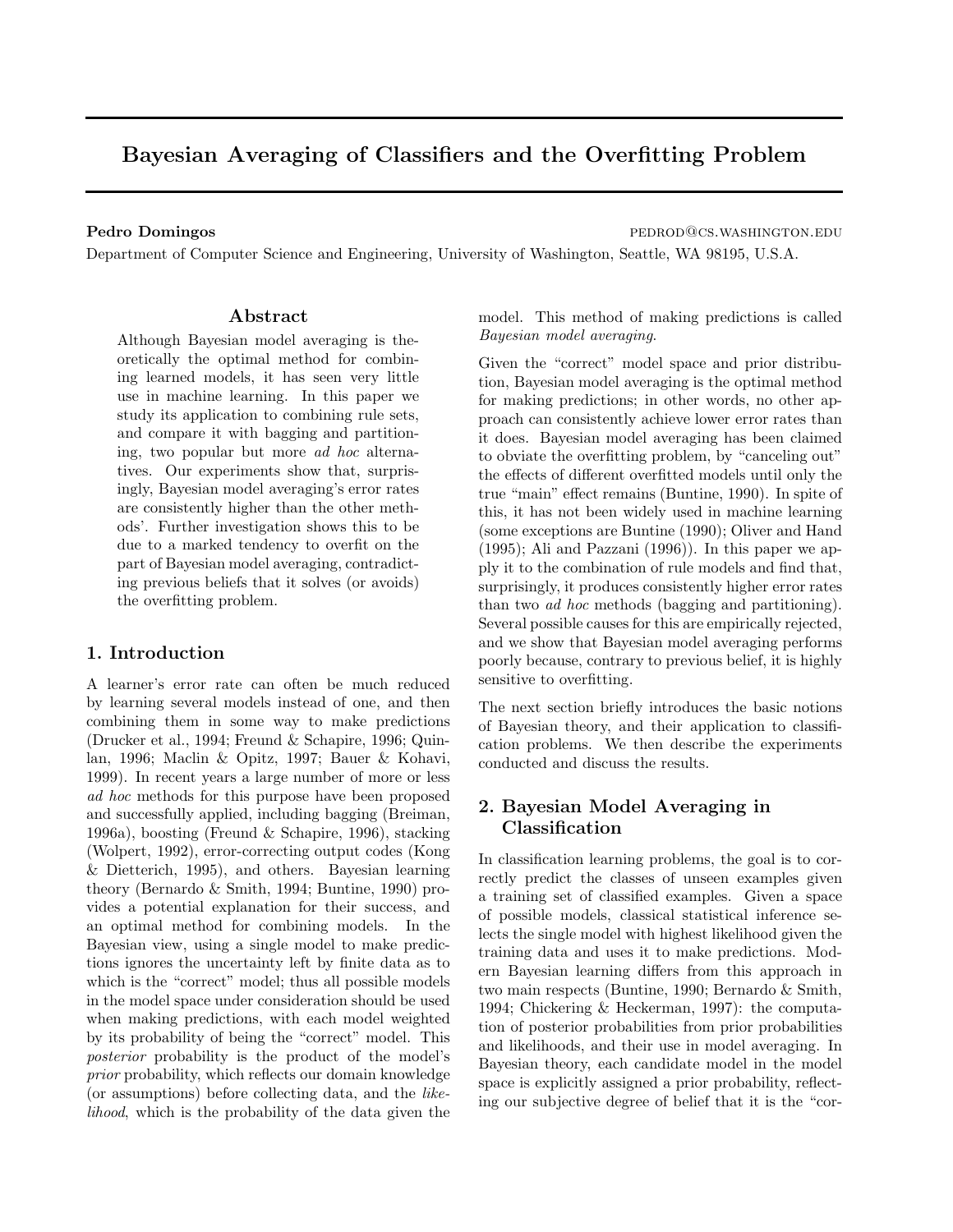rect" model, prior to seeing the data. Let  $n$  be the training set size,  $\vec{x}$  the examples in the training set,  $\vec{c}$  the corresponding class labels, and h a model (or hypothesis) in the model space  $H$ . Then, by Bayes' theorem, and assuming the examples are drawn independently, the *posterior probability* of h given  $(\vec{x}, \vec{c})$  is given by:

$$
Pr(h|\vec{x}, \vec{c}) = \frac{Pr(h)}{Pr(\vec{x}, \vec{c})} \prod_{i=1}^{n} Pr(x_i, c_i | h)
$$
(1)

where  $Pr(h)$  is the *prior probability* of h, and the product of  $Pr(x_i, c_i | h)$  terms is the *likelihood*. The *data* prior  $Pr(\vec{x}, \vec{c})$  is the same for all models, and can thus be ignored. In order to compute the likelihood it is necessary to compute the probability of a class label  $c_i$  given an unlabeled example  $x_i$  and a hypothesis  $h$ , since  $Pr(x_i, c_i | h) = Pr(x_i | h) Pr(c_i | x_i, h)$ . This probability,  $Pr(c_i|x_i, h)$ , can be called the *noise model*, and is distinct from the classification model  $h$ , which simply produces a class prediction with no probabilities attached.<sup>1</sup>

In the literature on computational learning theory, a uniform class noise model is often assumed (see, e.g., Kearns and Vazirani (1994)). In this model, each example's class is corrupted with probability  $\epsilon$ , and thus  $Pr(c_i|x_i, h) = 1 - \epsilon$  if h predicts the correct class  $c_i$ for  $x_i$ , and  $Pr(c_i|x_i, h) = \epsilon$  if h predicts an incorrect class. Equation 1 then becomes:

$$
Pr(h|\vec{x}, \vec{c}) \propto Pr(h) \ (1 - \epsilon)^s \epsilon^{n - s} \tag{2}
$$

where s is the number of examples correctly classified by h, and the noise level  $\epsilon$  can be estimated by the models' average error rate. An alternative approach (Buntine, 1990) is to rely on the fact that, implicitly or explicitly, every classification model divides the instance space into regions, and labels each region with a class. For example, if the model is a decision tree (Quinlan, 1993), each leaf corresponds to a region. A class probability can then be estimated separately for each region, by making:

$$
Pr(c_i|x_i, h) = \frac{n_{r,c_i}}{n_r}
$$
\n(3)

where r is the region  $x_i$  is in,  $n_r$  is the total number of training examples in r, and  $n_{r,c_i}$  is the number of examples of class  $c_i$  in  $r$ .

Finally, an unseen example  $x$  is assigned to the class that maximizes:

$$
Pr(c|x, \vec{x}, \vec{c}, H) = \sum_{h \in H} Pr(c|x, h) Pr(h|\vec{x}, \vec{c})
$$
 (4)

If a "pure" classification model is used,  $Pr(c|x, h)$  is 1 for the class predicted by  $h$  for  $x$ , and 0 for all others. Alternatively, a model supplying class probabilities such as those in Equation 3 can be used. Since there is typically no closed form for Equation 4, and the model space used typically contains far too many models to allow the full summation to be carried out, some procedure for approximating Equation 4 is necessary. Since  $Pr(h|\vec{x}, \vec{c})$  is often very peaked, using only the model with highest posterior can be an acceptable approximation. Alternatively, a sampling scheme can be used. Two widely-used methods are importance sampling (Bernardo & Smith, 1994) and Markov chain Monte Carlo (Neal, 1993; Gilks et al., 1996).

# 3. Bayesian Model Averaging of Bagged C4.5 Rule Sets

Bagging (Breiman, 1996a) is a simple and effective way to reduce the error rate of many classification learning algorithms. For example, in the empirical study described below, it reduces the error of a rule learner in 19 of 26 databases, by 4% on average. In the bagging procedure, given a training set of size s, a "bootstrap" replicate of it is constructed by taking s samples with replacement from the training set. Thus a new training set of the same size is produced, where each of the original examples may appear once, more than once, or not at all. The learning algorithm is then applied to this sample. This procedure is repeated  $m$  times, and the resulting m models are aggregated by uniform voting (i.e., all models have equal weight).

Bagging can be viewed as a form of importance sampling (Bernardo & Smith, 1994). Suppose we want to approximate the sum (or integral) of a function  $f(x)p(x)$  by sampling, where  $p(x)$  is a probability distribution. This is the form of Equation 4, with  $p(x)$ being the model posterior probabilities. Since, given a probability distribution  $q(x)$  (known as the importance sampling distribution),

$$
\sum f(x)p(x) = \sum f(x)\left[\frac{p(x)}{q(x)}\right]q(x) \tag{5}
$$

we can approximate the sum by sampling according to  $q(x)$ , and computing the average of  $f(x_i)p(x_i)/q(x_i)$ for the points  $x_i$  sampled. Thus each sampled value  $f(x_i)$  will have a weight equal to the ratio  $p(x_i)/q(x_i)$ . In particular, if  $p(x) = q(x)$  all samples should be weighed equally. This is what bagging does. Thus it will be a good importance-sampling approximation of Bayesian model averaging to the extent that the learning algorithm used to generate samples does so according to the model posterior probability. Since most classification learners find a model by minimizing a func-

<sup>&</sup>lt;sup>1</sup>Since a classification model  $h$  does not predict the example distribution  $Pr(x_i|h)$ , but only the class given  $x_i$ ,  $Pr(x_i|h) = Pr(x_i)$ , and is therefore the same for all models and can be ignored.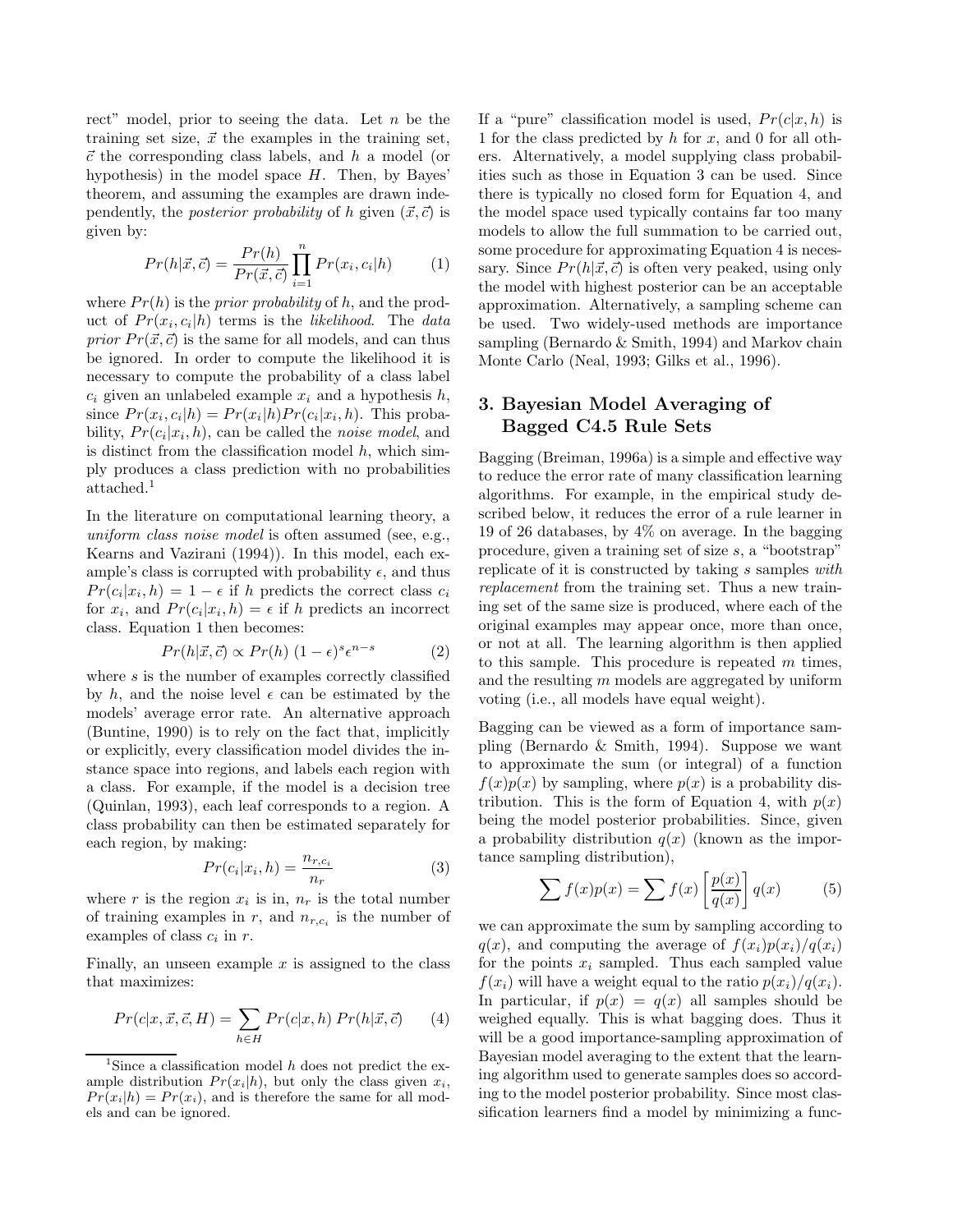tion of the empirical error, and posterior probability decreases with it, this is a reasonable hypothesis.<sup>2</sup>

Given that bagging can be viewed as an approximation of Bayesian model averaging by importance sampling, and the latter is the optimal prediction procedure, then modifying bagging to more closely approximate it should lead to further error reductions. One way to do this is by noticing that in practice the probability of the same model being sampled twice when sampling from a very large model space is negligible. (This was verified in the empirical study below, and has been noted by many authors (e.g., Breiman (1996a); Charniak (1993).) In this case, weighting models by their posteriors leads to a better approximation of Bayesian model averaging than weighting them uniformly. This can be shown as follows. With either method, the models that were not sampled make the same contribution to the error in approximating Equation 4, so they can be ignored for purposes of comparing the two methods. When weighting models by their posteriors the error in approximating the terms that were sampled is zero, because the exact values of these terms are obtained (modulo errors in the  $Pr(c|x, h)$  factors, which again are the same for both methods). With uniform weights the error cannot be zero for all sampled terms, unless they all have exactly the same posterior. Thus the approximation error when using posteriors as weights is less than or equal to the error for uniform weights (with equality occurring only in the very unlikely case of all equal posteriors). Note that, unlike importance sampling, using the posteriors as weights would not yield good approximations of Bayesian model averaging in the large sample limit, since it would effectively weight models by the square of their posteriors. However, for the reasons above it is clearly preferable for realistic sample sizes (e.g., the 10 to 100 models typically used in bagging and other multiple model methods).

Whether a better approximation of Bayesian model averaging leads to lower errors can be tested empirically by comparing bagging (i.e., uniform weights) with the better approximation (i.e., models weighted by their posteriors). In order to do this, a base learner is needed to produce the component models. The C4.5 release 8 learner with the C4.5RULES postprocessor (Quinlan, 1993) was used for this purpose. C4.5RULES transforms decision trees learned by C4.5 (Quinlan, 1993) into rule sets, and tends to be slightly more accurate. A non-informative, uniform prior was used. This is appropriate, since all rule sets are induced in a similar manner from randomly selected examples, and there is thus no a priori reason to suppose one will be more accurate than another.

Twenty-six databases from the UCI repository were used (Blake & Merz, 2000). Bagging's error rate was compared with that obtained by weighting the models according to Equation 1, using both a uniform class noise model (Equation 2) and Equation 3. Equation 4 was used in both the "pure classification" and "class probability" forms described. Error was measured by ten-fold cross-validation. Every version of the closer approximation of Bayesian model averaging performed worse than "pure" bagging on a large majority of the data sets (e.g., 19 out of 26), and worse on average. The best-performing combination was that of uniform class noise and "pure classification." Results for this version (labeled "BMA"), bagging and the single model learned from the entire training set in each fold are shown in Table 1. For this version, the experiments were repeated with  $m = 10, 50,$  and 100, with similar results. Inspection of the posteriors showed them to be extremely skewed, with a single rule model typically dominating to the extent of dictating the outcome by itself. This occurred even though all models tended to have similar error rates. In other words, Bayesian model averaging effectively performed very little averaging, acting more like a model selection mechanism (i.e., selecting the most probable model from the  $m$ induced).

## 4. Bayesian Model Averaging of Partitioned RISE Rule Sets

The surprising results of the previous section might be specific to the bagging procedure, and/or to the use of C4.5 as the base learner. In order to test this, this section reports similar experiments using a different multiple model method (partitioning) and base learner (RISE).

RISE (Domingos, 1996a) is a rule induction system that assigns each test example to the class of the near-

<sup>2</sup>Of course, this ignores a number of subtleties. One is that, given such a learner, only models at local maxima of the posterior will have a nonzero probability of being selected. But since most of the probability mass is concentrated around these maxima (in the large-sample limit, all of it), this is a reasonable approximation. Another subtlety is that in this regime the probability of each locally MAP model being selected depends on the size of its basin of attraction in model space, not the amplitude of its posterior. Thus we are implicitly assuming that higher peaks of the posterior will typically have larger basins of attraction than lower ones, which is also reasonable. In any case, none of what follows depends on these aspects of the approximation, since they will be equally present in all the alternatives compared. Also, in Sections 5 and 6 we report on experiments where the model space was exhaustively sampled, making these considerations irrelevant.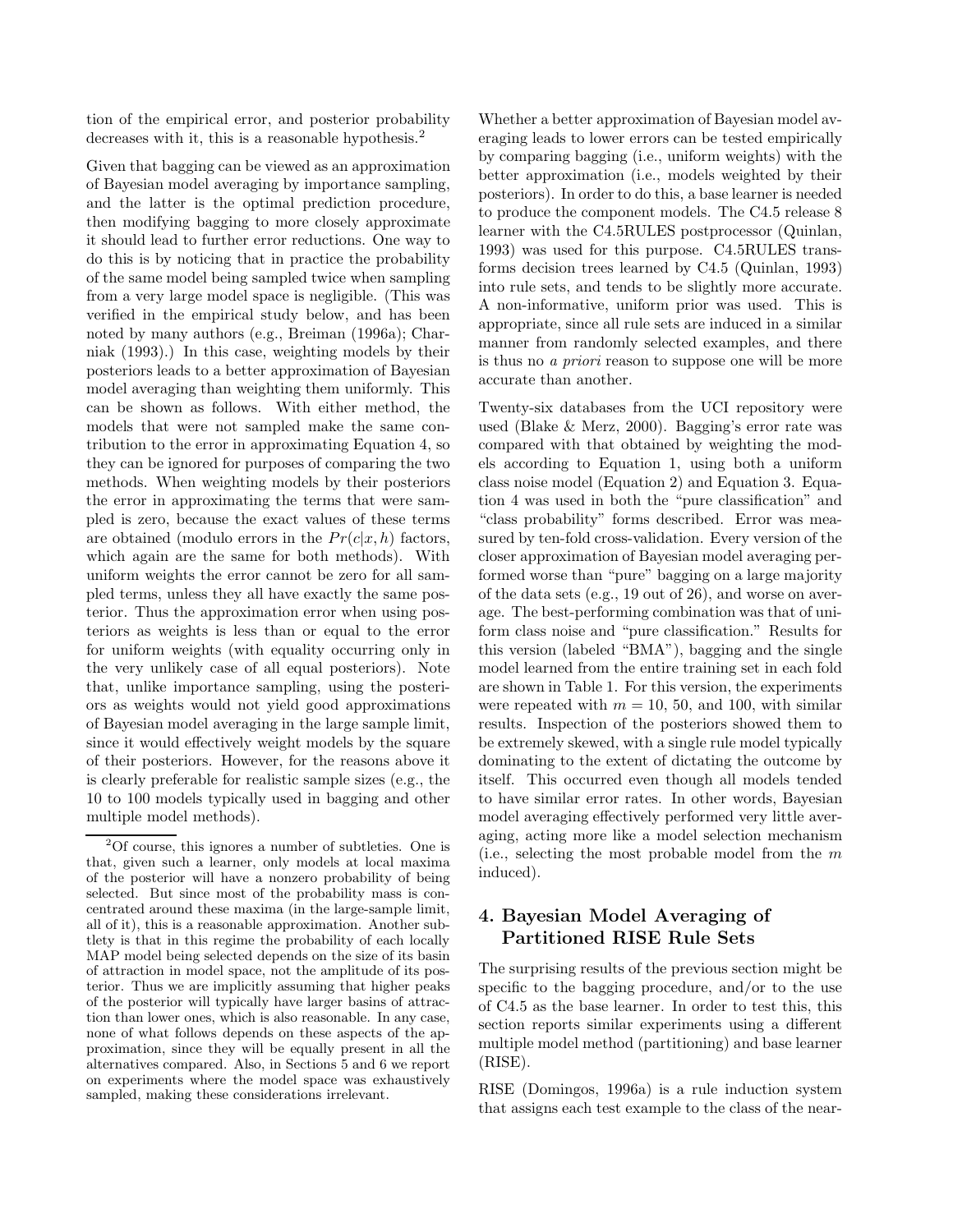| Database      | Single<br>Bagging                    |                 | <b>BMA</b>      |
|---------------|--------------------------------------|-----------------|-----------------|
| Annealing     | $\overline{5.1}$ ±0.3<br>$6.5 + 0.7$ |                 | $5.6 + 0.7$     |
| Audiology     | $26.5 \pm 2.8$<br>$23.0 \pm 2.1$     |                 | $24.0 \pm 2.3$  |
| Breast cancer | $31.2 + 4.5$                         | $29.7 \pm 2.8$  | $37.1 + 3.4$    |
| Credit        | $14.3 \pm 0.9$                       | $12.8 \pm 1.1$  | $17.8 \pm 1.2$  |
| Diabetes      | $25.1 + 1.7$                         | $24.2 \pm 1.9$  | $27.5 \pm 1.8$  |
| Echocardio    | $33.5 + 4.2$<br>$29.7 + 4.6$         |                 | $34.3 + 4.0$    |
| Glass         | $34.1 \pm 3.0$                       | $22.9 + 3.2$    |                 |
| Heart         | $22.1 \pm 1.8$                       | $17.2{\pm}1.5$  | $23.1 + 1.9$    |
| Hepatitis     | $19.9 + 4.2$                         | $16.0 + 4.2$    | $22.5 + 4.3$    |
| Horse colic   | $16.3 \pm 1.3$                       | $14.0 \pm 1.7$  | $16.7 + 1.7$    |
| Iris          | $5.3 + 1.7$                          | $5.3 \pm 1.7$   | $6.7{\pm}2.0$   |
| LED           | $41.0 \pm 3.5$                       | $39.0 + 5.2$    | $40.0 + 4.9$    |
| Labor         | $19.7 + 4.2$                         | $9.0 \pm 3.9$   | $12.3 + 3.7$    |
| Lenses        | $20.0 + 6.9$                         | $23.3 \pm 6.7$  | $26.7 \pm 7.9$  |
| Liver         | $33.4 \pm 2.1$                       | $25.8 \pm 2.1$  | $33.0 \pm 2.2$  |
| Lung cancer   | $45.0 \pm 12.2$                      | $55.0 \pm 10.0$ | $44.2 \pm 10.2$ |
| Lymphogr.     | $19.7 + 2.8$                         | $23.7 + 4.4$    | $19.0 \pm 3.7$  |
| Post-oper.    | $31.1 + 6.2$                         | $37.8 \pm 6.0$  | $34.4 + 5.9$    |
| Pr. tumor     | $59.0 \pm 2.3$                       | $56.3 \pm 2.1$  | $56.3 \pm 1.7$  |
| Promoters     | $18.3 \pm 3.5$                       | $13.4 \pm 3.3$  | $17.1 \pm 1.9$  |
| Solar flare   | $28.8 \pm 2.8$                       | $30.6 \pm 3.1$  | $29.7 \pm 2.1$  |
| Sonar         | $24.6 \pm 2.8$                       | $19.7 + 2.8$    | $27.3 \pm 3.2$  |
| Soybean       | $0.0{\pm}0.0$                        | $2.0 \pm 2.0$   | $2.0 \pm 2.0$   |
| Voting        | $4.4 \pm 1.1$                        | $3.2 \pm 0.7$   | $4.6 + 0.6$     |
| Wine          | $11.2 + 3.2$                         | $6.7{\pm}2.0$   | $11.3 \pm 2.4$  |
| Zoo           | $9.9 + 3.0$                          | $9.0 + 3.1$     | $7.0 + 2.6$     |

Table 1. Bayesian model averaging of bagged C4.5 rule sets: average error rates and their standard deviations.

est rule according to a similarity measure, and thus implicitly partitions the instance space into the regions won by each of the rules. Its learning time on large databases can be much reduced by randomly partitioning the database into several smaller ones and learning a model on each one separately (Domingos, 1996b). Partitioning can be viewed as an importancesampling approximation of Bayesian model averaging in the same way that bagging can. Given an unseen example, partitioned RISE classifies it by letting the multiple models induced vote, with each model's vote given by Equation 3 (with the Laplace correction (Niblett, 1987; Good, 1965)). This approach was compared with Bayesian model averaging (i.e., weighing predictions by the posterior probabilities of the corresponding models, using Equations 1 and 3) on eight of the larger databases in the UCI repository. As with bagging, and for similar reasons, uniform priors were used. In the shuttle domain, the pre-defined training and test sets (corresponding to different shuttle flights) were used. For all other databases, ten runs were carried out, in each run randomly dividing the data into

Table 2. Bayesian model averaging of partitioned RISE rule sets: average error rates and their standard deviations.

| Database        | Single         | Partitioning   | <b>BMA</b>     |
|-----------------|----------------|----------------|----------------|
| Credit          | $17.4 \pm 0.5$ | $13.6 \pm 0.6$ | $14.6 \pm 0.4$ |
| <b>Diabetes</b> | $28.4 \pm 0.8$ | $25.6 \pm 0.7$ | $30.6 \pm 0.8$ |
| Annealing       | $2.5 \pm 0.3$  | $6.4 \pm 0.5$  | $8.8 \pm 0.5$  |
| Chess           | $1.6 \pm 0.2$  | $5.5 \pm 0.2$  | $6.1 \pm 0.3$  |
| Hypothyroid     | $2.1 \pm 0.1$  | $3.0 \pm 0.1$  | $3.3 \pm 0.3$  |
| Splice          | $7.5 \pm 0.3$  | $5.0 \pm 0.2$  | $6.8 \pm 0.4$  |
| Mushroom        | $0.0 \pm 0.0$  | $1.1 \pm 0.0$  | $6.8 \pm 0.4$  |
| Shuttle         | 0.0            | $0.5\,$        | 0.7            |

two-thirds for training and one-third for testing. The average error rates and their standard deviations are shown in Table 2. The "Single" column shows the error rate obtained by learning on the full database at once, without partitioning. The next two columns show the results obtained by learning on partitions of 100 examples each and combining the resulting models using RISE's method and Bayesian model averaging.

Model averaging produced higher error rates than RISE's method in every domain. As in the previous section, inspection of the posteriors typically showed a single rule model dominating to the extent of dictating the outcome by itself. Thus the observations that were made for bagging C4.5 rule sets are also valid for RISE with partitioning.

### 5. Bayesian Model Averaging of Foreign Exchange Trading Rules

In the previous sections, Bayesian model averaging could not be applied in its ideal form, due to the very large number of possible models, and this might be the reason for its disappointing performance. Conceivably, if all the terms in Equation 4 were included, the single most probable model would no longer dominate to the point of single-handedly determining the predictions made. This issue can be addressed by applying model averaging in model spaces that are sufficiently restricted for the exact computation of Equation 4 to be feasible. One significant application where these arise is foreign exchange prediction, where the goal is to maximize the return from investing in a foreign currency by predicting whether it will rise or fall against the US dollar. An approach that is used by some traders, and that has been validated by largescale empirical studies (LeBaron, 1991), involves the use of so-called *technical rules* of the form "If the sday moving average of the currency's exchange rate rises above the t-day one, buy; else sell." The fact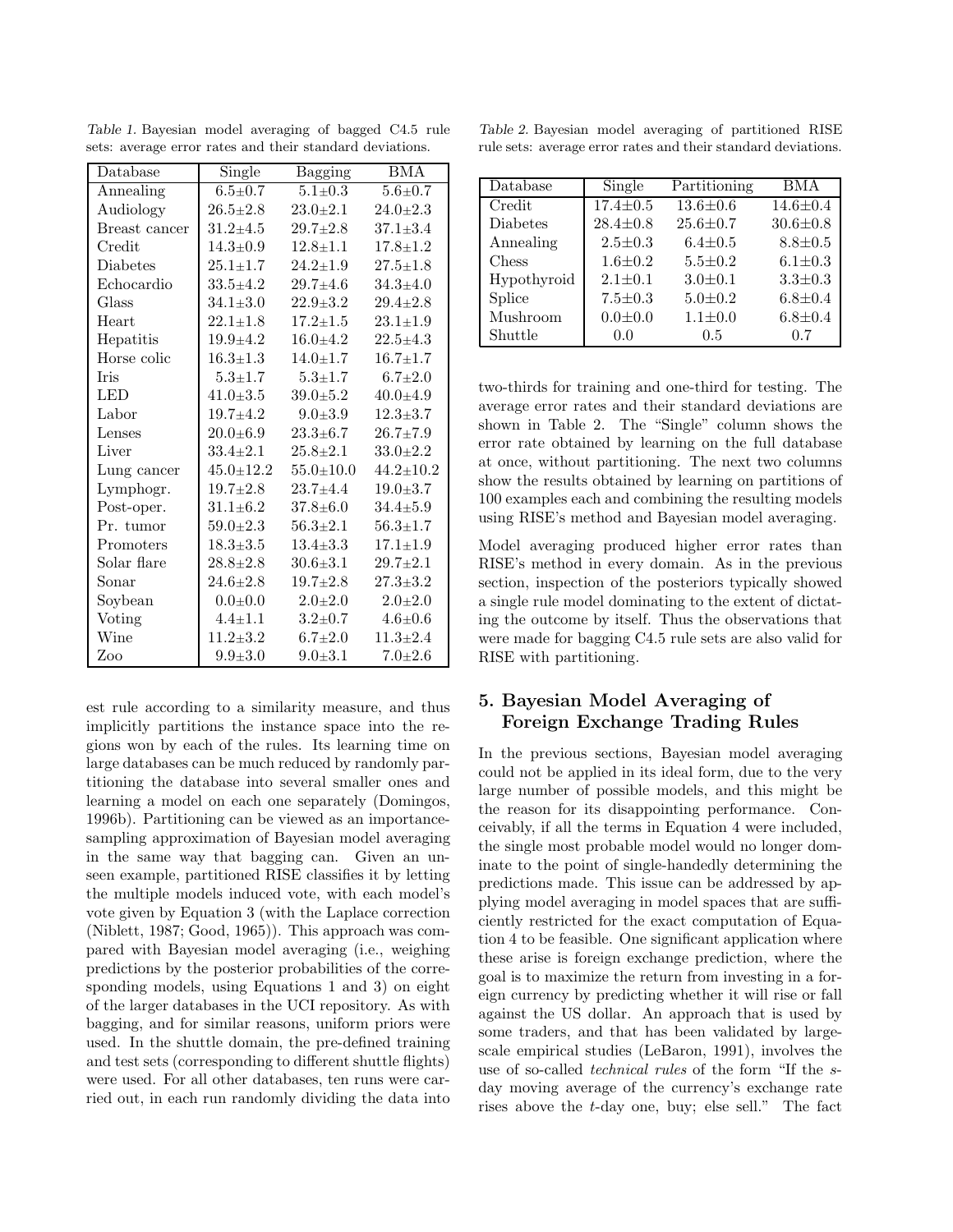Table 3. Percent five-year return on investment for four currencies: German mark (DM), British pound (BP), Swiss franc (SF), and Canadian dollar (CD).

| Currency B&H Best Unif. BMA BMA <sub>P</sub> |        |        |      |        |        |
|----------------------------------------------|--------|--------|------|--------|--------|
| DM                                           | 29.5   | 47.2   | 52.4 | 47.2   | 47.2   |
| <b>RP</b>                                    | $-7.0$ | 7.9    | 19.5 | 7.9    | 8.3    |
| SF                                           | 34.4   | 58.3   | 44.4 | 58.3   | 47.7   |
| СĐ                                           | $-8.3$ | $-2.7$ | 0.0  | $-5.0$ | $-7.0$ |

that there is clearly no single "right" rule of this type suggests that the use of Bayesian model averaging is appropriate. The choice of s and t, with  $t > s$ , can be made empirically. If a maximum value  $t_{max}$  is set for  $t$  (and, in practice, moving averages of more than a month or so are never considered), the total number of possible rules is  $t_{max}(t_{max} - 1)/2$ . It is thus possible to compare the return yielded by the single most accurate rule with that yielded by averaging all possible rules according to their posterior probabilities. These are computed assuming a uniform prior on rules/hypotheses and ignoring terms that are the same for all rules (see Equation 1):

$$
Pr(h|\vec{x}, \vec{c}) \propto \prod_{i=1}^{n} Pr(c_i|x_i, h)
$$
 (6)

Let the two classes be + (rise/buy) and  $-$  (fall/sell). For each rule h,  $Pr(c_i | x_i, h)$  can take only four values:  $Pr(+|+)$ ,  $Pr(-|+)$ ,  $Pr(+|-)$  and  $Pr(-|-)$ . Let  $n_{-+}$ be the number of examples in the sample which are of class  $-$  but for which rule h predicts  $+$ , and similarly for the other combinations. Let  $n_{+}$  be the total number of examples for which  $h$  predicts  $+$ , and similarly for  $n_$ −. Then, estimating probabilities from the sample as in Equation 3:

$$
\hat{Pr}(h|\vec{x}, \vec{c}) \propto \left(\frac{n_{++}}{n_{+}}\right)^{n_{++}} \left(\frac{n_{-+}}{n_{-}}\right)^{n_{-+}} \left(\frac{n_{+-}}{n_{--}}\right)^{n_{+-}} \left(\frac{n_{--}}{n_{--}}\right)^{n_{--}} \tag{7}
$$

Tests were conducted using daily data on five currencies for the years 1973–87, from the Chicago Mercantile Exchange (Weigend et al., 1992). The first ten years were used for training (2341 examples) and the remaining five for testing. A maximum  $t$  of two weeks was used. The results for four currencies, in terms of the five-year return on investment obtained, are shown in Table 3. In the fifth currency, the Japanese yen, all averaging methods led to zero return, due to the fact that downward movements were in the majority for all rules both when the rule held and when it did not, leading the program to hold U.S. dollars throughout. This reflects a limitation of making only binary predictions, and not of multiple model methods. The first column of Table 3 shows the result of buying the foreign currency on the first day and holding it throughout the five-year period. The second column corresponds to applying the single best rule, and is a clear improvement over the former. The remaining columns show the results of applying various model averaging methods.

Uniform averaging (giving the same weight to all rules) produced further improvements over the single best rule in all but one currency. However, Bayesian model averaging (fourth column) produced results that were very similar to that of the single best rule. Inspection of the posteriors showed this to be due in each case to the presence of a dominant peak in the  $(s,t)$  plane. This occurs even though the rule error rates typically differ by very little, and are very close to chance (error rates below 45% are rare in this extremely noisy domain). Thus it is not the case that averaging over all models in the space will make this phenomenon disappear.

A further aspect in which the applications described so far differ from the exact Bayesian procedure is that averaging was only performed over the classification models, and not over the parameters  $Pr(x_i, c_i | h)$  of the noise model. The maximum-likelihood values of these parameters were used in place of integration over the possible parameter values weighted by their posterior probabilities. For example,  $Pr(-|+)$  was estimated by  $n_{-+}$  $\frac{n_{-+}}{n_{++}}$ , but in theory integration over the [0, 1] interval should be performed, with each probability weighted by its posterior probability given the observed frequencies. Although this is again a common approximation, it might have a negative impact on the performance of Bayesian model averaging. Bayesian averaging was thus reapplied with integration over the probability values, using uniform priors and binomial likelihoods. This led to no improvement (" $BMA<sub>P</sub>$ " column). We attribute this to the sample being large enough to concentrate most of the posterior's volume around the maximum-likelihood peak. This was confirmed by examining the curves of the posterior distributions.

# 6. Bayesian Model Averaging of Conjunctions

Because the results of the previous section might be specific to the foreign exchange domain, the following experiment was carried out using artificially generated Boolean domains. Classes were assigned at random to examples described by a features. All conjunctions of 3 of those features were then generated (a total of  $a(a-1)(a-2)/6$ , and their posterior probabilities were estimated from a random sample composed of half the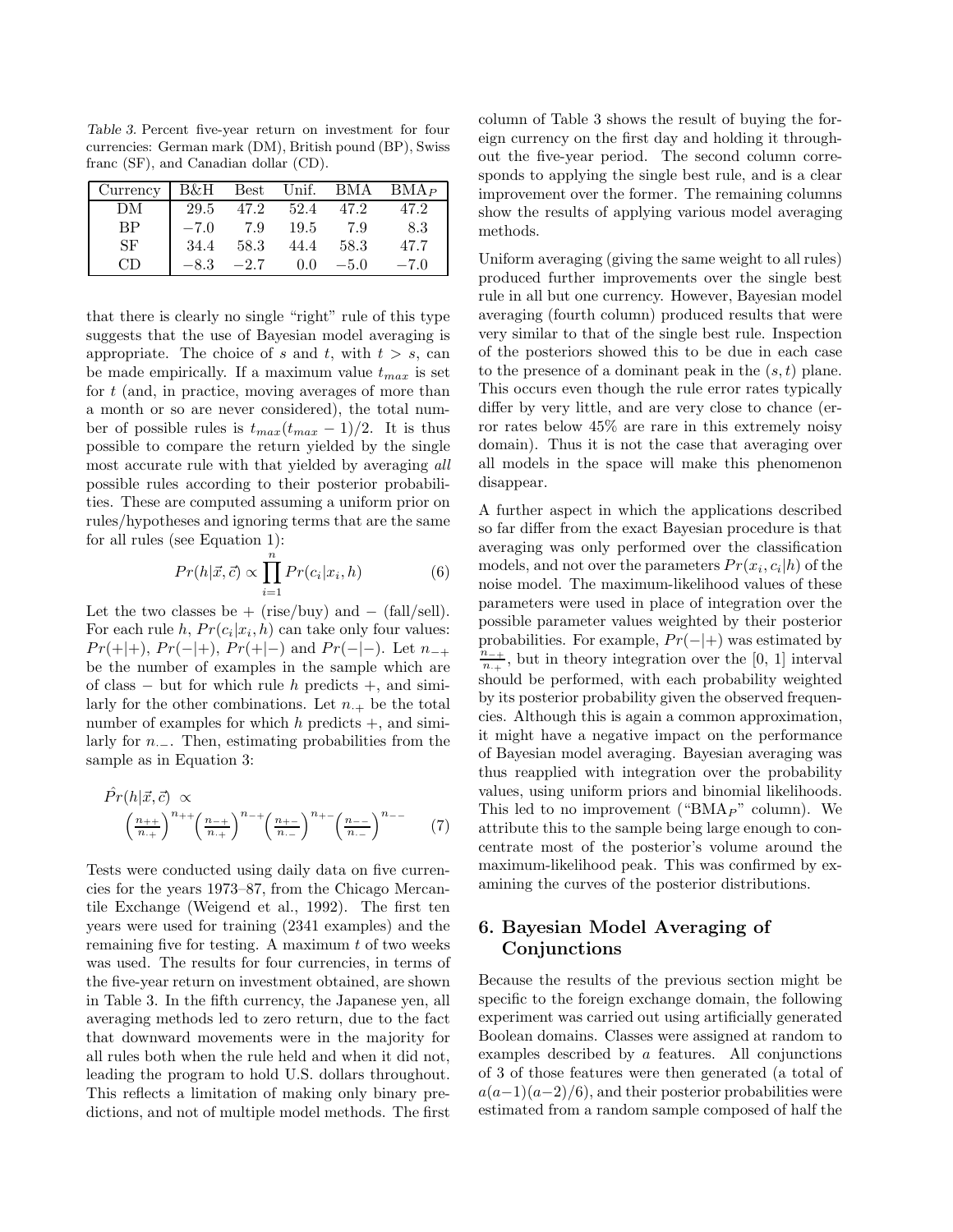possible examples. The experiment was repeated ten times for each of  $a = 7, 8, 9, \ldots, 13$ . Because the class was random, the error rate of both Bayesian model averaging and the best conjunction<sup>3</sup> was always approximately 50%. However, even in this situation of pure noise and no possible "right" conjunction, the posterior distributions were still highly asymmetric (e.g., the average posterior excluding the maximum was on average  $14\%$  of the maximum for  $a = 7$ , and decreased to 6% for  $a = 13$ ). As a result, Bayesian model averaging still made the same prediction as the "best" conjunction on average  $83.9\%$  of the time for  $a = 7$ , decreasing to 64.4% for  $a = 13.4$ 

### 7. The Overfitting Problem in Bayesian Model Averaging

The observations of the previous sections all point to the conclusion that Bayesian model averaging's disappointing results are not the effect of deviations from the Bayesian ideal (e.g., sampling terms from Equation 4, or using maximum likelihood estimates of the parameters), but rather stem from some deeper problem. In this section this problem is identified, and seen to be a form of overfitting that occurs when Bayesian averaging is applied.

The reason Bayesian model averaging produces very skewed posteriors even when model errors are similar, and as a result effectively performs very little averaging, lies in the form of the likelihood's dependence on the sample. This is most easily seen in the case of a uniform noise model. In Equation 2, the likelihood of a model  $(1 - \epsilon)^s \epsilon^{n-s}$  increases exponentially with the proportion of correctly classified examples  $s/n$ . As a result of this exponential dependence, even small random variations in the sample will cause some hypotheses to appear far more likely than others. Similar behavior occurs when Equation 3 is used as the noise model, with the difference that each example's contribution to the likelihood's exponential variation now depends on the region the example is in, instead of being the same for all examples. This behavior will occur even if the "true" values of the noise parameters are known exactly ( $\epsilon$  in the uniform model, and the  $Pr(x_i, c_i | h)$  values in Equation 3). The posterior's exponential sensitivity to the sample is a direct consequence of Bayes' theorem and the assumption that the examples are drawn independently, which is usually a valid one in classification problems. Dependence between the examples will slow the exponential growth, but will only make it disappear in the limit of all examples being completely determined by the first.

To see the impact of this exponential behavior, consider any two of the conjunctions in the previous section,  $h_1$  and  $h_2$ . Using the notation of Section 5, for each conjunction  $Pr(+|+) = Pr(-|+) =$  $Pr(+|-) = Pr(-|-) = \frac{1}{2}$ , by design. By Equation 6,  $Pr(h_1|\vec{x},\vec{c})/Pr(h_2|\vec{x},\vec{c}) = 1.$  In other words, given a sufficiently large sample, the two conjunctions should appear approximately equally likely. Now suppose that:  $n = 4000$ ; for conjunction  $h_1, n_{++} = n_{--} =$ 1050 and  $n_{-+} = n_{+-} = 950$ ; and for conjunction  $h_2$ ,  $n_{++} = n_{--} = 1010$  and  $n_{-+} = n_{+-} = 990$ . The resulting estimates of  $\hat{Pr}(+|+)$ , ...,  $\hat{Pr}(-|-)$  for both conjunctions are quite good; all are within  $1\%$  to  $5\%$ of the true values. However, the estimated ratio of conjunction posteriors is, by Equation 7:

$$
\frac{\hat{Pr}(h_1|\vec{x}, \vec{c})}{\hat{Pr}(h_2|\vec{x}, \vec{c})} = \frac{\left(\frac{1050}{2000}\right)^{1050} \left(\frac{950}{2000}\right)^{950} \left(\frac{950}{2000}\right)^{950} \left(\frac{1050}{2000}\right)^{1050}}{\left(\frac{1010}{2000}\right)^{1010} \left(\frac{990}{2000}\right)^{990} \left(\frac{990}{2000}\right)^{990} \left(\frac{1010}{2000}\right)^{1010}}
$$

$$
\approx 120
$$

In other words, even though the two conjunctions should appear similarly likely and have similar weights in the averaging process,  $h_1$  actually has a far greater weight than  $h_2$ ; enough so, in fact, that Bayesaveraging between  $h_1$  and 100 conjunctions with observed frequencies similar to  $h_2$ 's is equivalent to always taking only  $h_1$  into account. If only a single parameter  $Pr(\pm|\pm)$  were being estimated, a deviation of 5% or more from a true value of  $\frac{1}{2}$  given a sample of size 2000 would have a probability of  $p_{5%} = 0.013$ (binomial distribution, with  $p = \frac{1}{2}$  and  $n = 2000$ ). This is a reasonably small value, even if not necessarily negligible. However, two independent parameters are being estimated for each model in the space, and the probability of a deviation of 5% or more in any one parameter increases with the number of parameters being estimated (exponentially if they are independent). With  $a = 10$ , there are 120 conjunctions of 3 Boolean features (Section 6), and thus 240 parameters to estimate. Assuming independence to simplify, this raises the probability of a deviation of 5% or more to  $1 - (1 - p_{5\%})^{240} \simeq 0.957$ . In other words, it is highly likely to occur. In practice this value will be smaller due to dependences between the conjunctions, but the pattern is clear. In most applications, the model space contains far more than 120 distinct models; for most modern machine learning methods (e.g., rule induction, decision-tree induction, neural

<sup>&</sup>lt;sup>3</sup>Predicting the class with highest probability given that the conjunction is satisfied when it is (estimated from the sample), and similarly when it is not.

<sup>&</sup>lt;sup>4</sup>This decrease was not due to a flattening of the posteriors as the sample size increased (the opposite occurred), but to the class probabilities given the value of each conjunction converging to the 50% limit.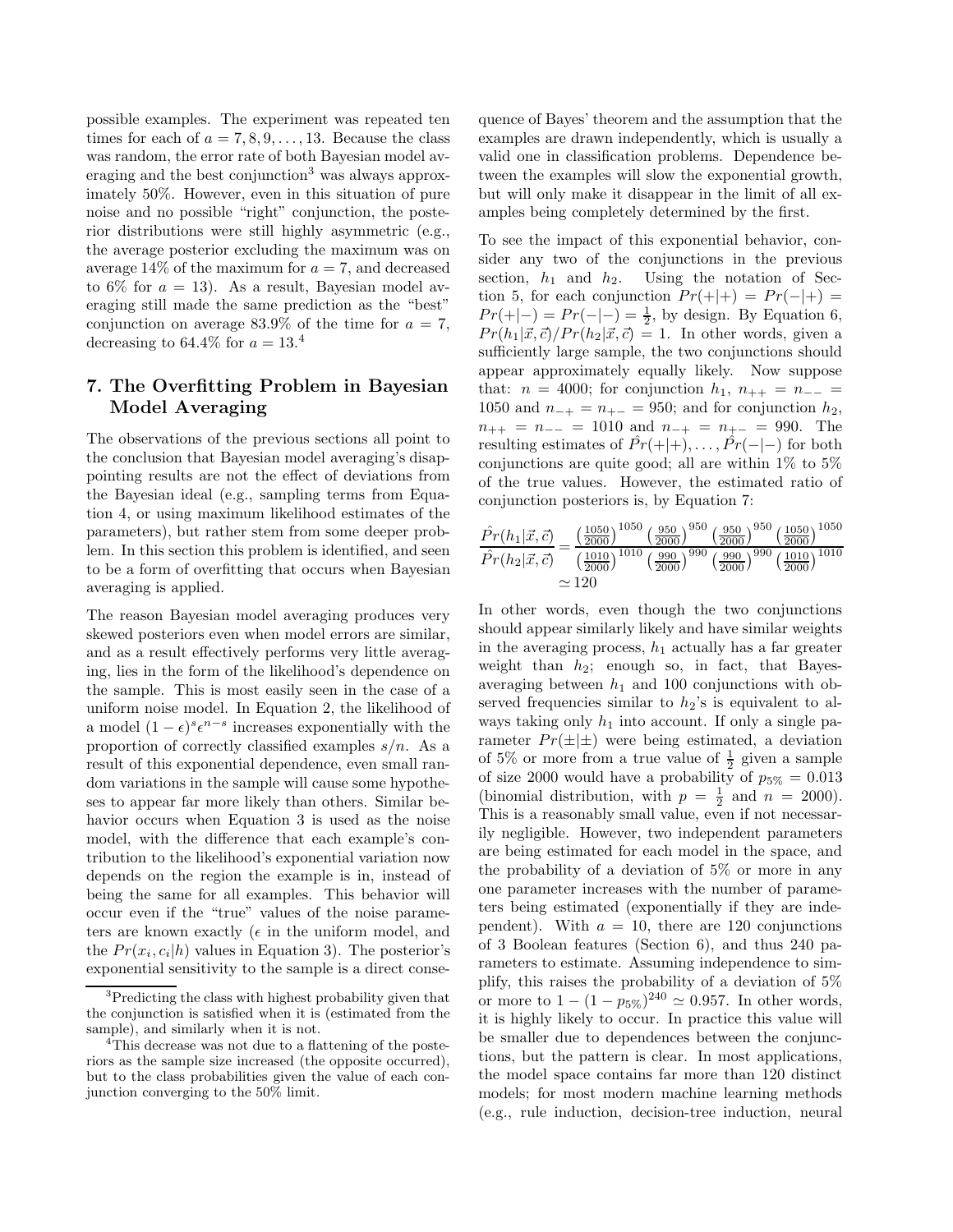networks, instance-based learning), it can be as high as doubly exponential in the number of attributes. Thus, even if only a very small fraction of the terms in Equation 4 is considered, the probability of one term being very large purely by chance is very high, and this outlier then dictates the behavior of Bayesian model averaging. Further, the more terms that are sampled in order to better approximate Equation 4, the more likely such an outlier is to appear, and the more likely (in this respect) Bayesian model averaging is to perform poorly.

This is an example of *overfitting*: preferring a hypothesis that does not truly have the lowest error of any hypothesis considered, but that by chance has the lowest error on the training data (Mitchell, 1997). The observation that Bayesian model averaging is highly prone to overfitting, the more so the better Equation 4 is approximated, contradicts the common belief among Bayesians that it solves the overfitting problem, and that in the limit overfitting cannot occur if Equation 4 is computed exactly (see, e.g., Buntine (1990)). While uniform averaging as done in bagging can indeed reduce overfitting by canceling out spurious variations in the models (Rao & Potts, 1997), Bayesian model averaging in effect acts more like model selection than model averaging, and is equivalent to amplifying the search process that produces overfitting in the underlying learner in the first place. Although overfitting is often identified with inducing "overly complex" hypotheses, this is a superficial view: overfitting is the result of attempting too many hypotheses, and consequently finding a poor hypothesis that appears good (Jensen & Cohen, in press). In this light, Bayesian model averaging's potential to aggravate the overfitting problem relative to learning a single model becomes clear.

The net effect of Bayesian model averaging will depend on which effect prevails: the increased overfitting (small if few models are considered), or the reduction in error potentially obtained by giving some weight to alternative models (typically a small effect, given Bayesian model averaging's highly skewed weights). While Buntine (1990) and Ali and Pazzani (1996) obtained error reductions with Bayesian model averaging in some domains, these were typically small compared with those obtainable using uniform weights (whether in bagging or using Buntine's option trees, as done by Kohavi and Kunz  $(1997)$ .<sup>5</sup> Thus, the improvements produced by multiple models in these references would presumably have been greater if the model posteriors had been ignored. The fact that, in the studies with bagging reported in this article, Bayesian model averaging generally did not produce even those improvements may be attributable to the effect of a third factor: the fact that, when bootstrapping is used, each model is effectively learned from a smaller sample, while the multiple models in Buntine (1990) and Ali and Pazzani (1996) were learned on the entire sample, using variations in the algorithm.

Multiple model methods can be placed on a spectrum according to the asymmetry of the weights they produce. Bagging is at one extreme, with uniform weights, and never increases overfitting (Breiman, 1996b). Methods like boosting and stacking produce weights that are more variable, and can sometimes lead to overfitting (see, e.g., Margineantu and Dietterich (1997)). Bayesian model averaging is at the opposite end of the spectrum, producing highly asymmetric weights, and being correspondingly more prone to overfitting.

#### 8. Conclusions

This paper found that, contrary to previous belief, Bayesian model averaging does not obviate the overfitting problem in classification, and may in fact aggravate it. Bayesian averaging's tendency to overfit derives from the likelihood's exponential sensitivity to random fluctuations in the sample, and increases with the number of models considered. The problem of successfully applying it in machine learning remains an open one.

#### Acknowledgments

This research was partly supported by PRAXIS XXI and NATO. The author is grateful to all those who provided the data sets used in the experiments.

#### References

- Ali, K., & Pazzani, M. (1996). Classification using Bayes averaging of multiple, relational rule-based models. In D. Fisher and H.-J. Lenz (Eds.), Learning from data: Artificial intelligence and statistics V, 207–217. New York, NY: Springer.
- Bauer, E., & Kohavi, R. (1999). An empirical comparison of voting classification algorithms: Bagging, boosting and variants. Machine Learning, 36, 105– 142.
- Bernardo, J. M., & Smith, A. F. M. (1994). Bayesian theory. New York, NY: Wiley.
- Blake, C., & Merz, C. J. (2000). UCI repository of

<sup>&</sup>lt;sup>5</sup>Note also that only one of the many variations of Bayesian model averaging in Buntine (1990) consistently reduced error.